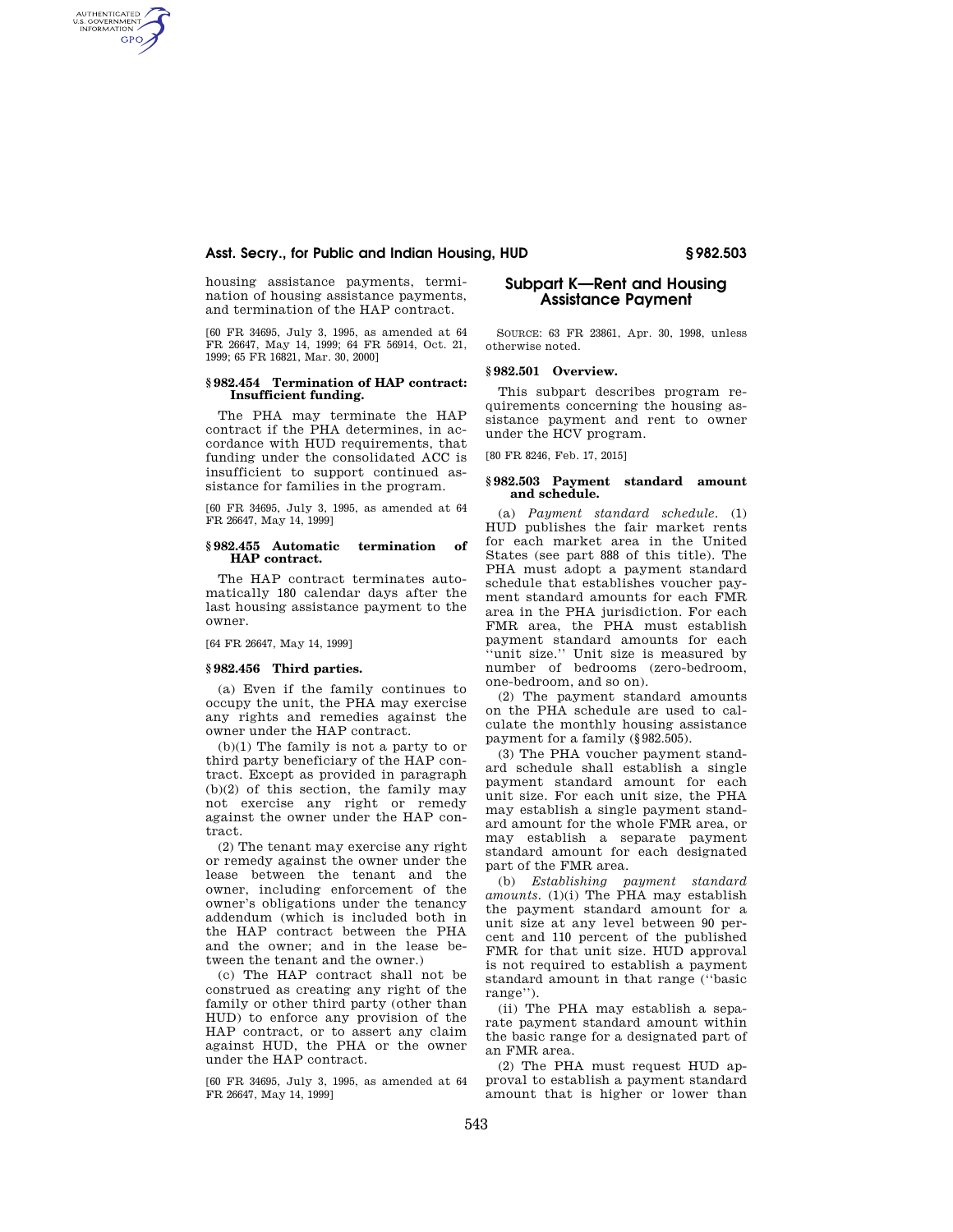the basic range. HUD has sole discretion to grant or deny approval of a higher or lower payment standard amount. Paragraphs (c) and (e) of this section describe the requirements for approval of a higher payment standard amount (''exception payment standard amount'').

(c) *HUD approval of exception payment standard amount*—(1) *HUD discretion.* At HUD's sole discretion, HUD may approve a payment standard amount that is higher than the basic range for a designated part of the fair market rent area (called an ''exception area''). HUD may approve an exception payment standard amount in accordance with this paragraph (c) of this section for all units, or for all units of a given unit size, leased by program families in the exception area. Any PHA with jurisdiction in the exception area may use the HUD-approved exception payment standard amount.

(2) *Above 110 percent of FMR to 120 percent of published FMR.* (i) The HUD Field Office may approve an exception payment standard amount from above 110 percent of the published FMR to 120 percent of the published FMR (upper range) if the HUD Field Office determines that approval is justified by either the median rent method or the 40th or 50th percentile rent method as described in paragraph  $(c)(2)(i)(B)$  of this section (and that such approval is also supported by an appropriate program justification in accordance with paragraph (c)(4) of this section).

(A) *Median rent method.* In the median rent method, HUD determines the exception payment standard amount by multiplying the FMR times a fraction of which the numerator is the median gross rent of the exception area and the denominator is the median gross rent of the entire FMR area. In this method, HUD uses median gross rent data from the most recent decennial United States census, and the exception area may be any geographic entity within the FMR area (or any combination of such entities) for which median gross rent data is provided in decennial census products.

(B) *40th or 50th percentile rent method.*  In this method, HUD determines that the area exception payment standard amount equals either the 40th or 50th

**§ 982.503 24 CFR Ch. IX (4–1–16 Edition)** 

percentile of rents for standard quality rental housing in the exception area. HUD determines whether the 40th or 50th percentile rent applies in accordance with the methodology described in §888.113 of this title for determining FMRs. A PHA must present statistically representative rental housing survey data to justify HUD approval.

(ii) The HUD Field Office may approve an exception payment standard amount within the upper range if required as a reasonable accommodation for a family that includes a person with disabilities.

(3) *Above 120 percent of FMR.* (i) At the request of a PHA, the Assistant Secretary for Public and Indian Housing may approve an exception payment standard amount for the total area of a county, PHA jurisdiction, or place if the Assistant Secretary determines that:

(A) Such approval is necessary to prevent financial hardship for families;

(B) Such approval is supported by statistically representative rental housing survey data to justify HUD approval in accordance with the methodology described in §888.113 of this title; and

(C) Such approval is also supported by an appropriate program justification in accordance with paragraph (c)(4) of this section.

(ii) For purposes of paragraph  $(c)(3)$ of this section, the term ''place'' is an incorporated place or a U.S. Census designated place. An incorporated place is established by State law and includes cities, boroughs, towns, and villages. A U.S. Census designated place is the statistical counterpart of an incorporated place.

(4) *Program justification.* (i) HUD will only approve an exception payment standard amount (pursuant to paragraph  $(c)(2)$  or paragraph  $(c)(3)$  of this section) if HUD determines that approval of such higher amount is needed either:

(A) To help families find housing outside areas of high poverty, or

(B) Because voucher holders have trouble finding housing for lease under the program within the term of the voucher.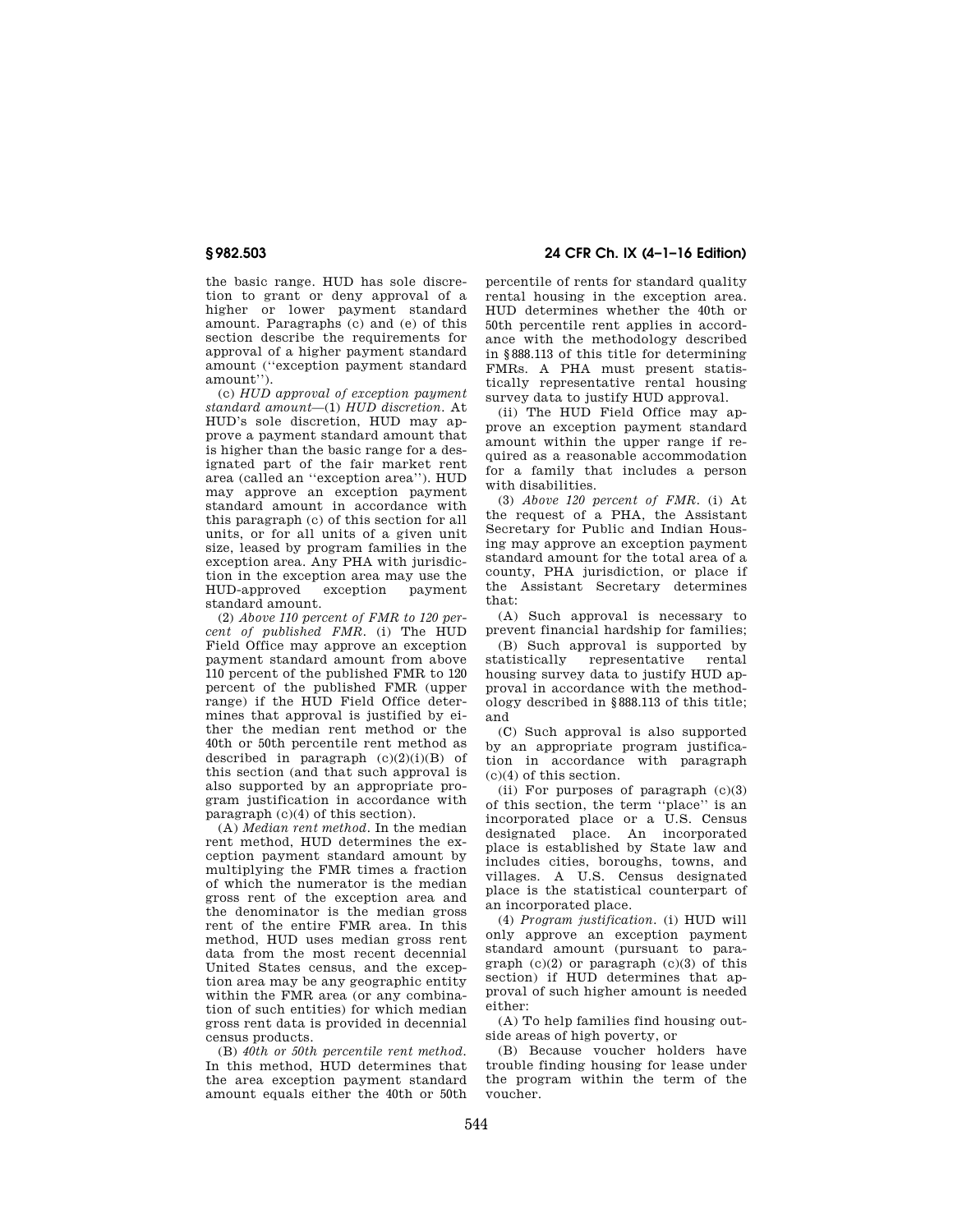# **Asst. Secry., for Public and Indian Housing, HUD § 982.503**

(ii) HUD will only approve an exception payment standard amount (pursuant to paragraph (c)(3) of this section) after six months from the date of HUD approval of an exception payment standard pursuant to paragraph (c)(2) of this section for the area.

(5) *Population.* The total population of HUD-approved exception areas in an FMR area may not include more than 50 percent of the population of the FMR area.

(6) *Withdrawal or modification.* At any time, HUD may withdraw or modify approval to use an exception payment standard amount.

(d) *HUD approval of payment standard amount below the basic range.* HUD may consider a PHA request for approval to establish a payment standard amount that is lower than the basic range. At HUD's sole discretion, HUD may approve PHA establishment of a payment standard lower than the basic range. In determining whether to approve the PHA request, HUD will consider appropriate factors, including rent burden of families assisted under the program. HUD will not approve a lower payment standard if the family share for more than 40 percent of participants in the PHA's voucher program exceeds 30 percent of adjusted monthly income. Such determination may be based on the most recent examinations of family income.

(e) *HUD approval of success rate payment standard amounts.* In order to increase the number of voucher holders who become participants, HUD may approve requests from PHAs whose FMRs are computed at the 40th percentile rent to establish higher, success rate payment standard amounts. A success rate payment standard amount is defined as any amount between 90 percent and 110 percent of the 50th percentile rent, calculated in accordance with the methodology described in §888.113 of this title.

(1) A PHA may obtain HUD Field Office approval of success rate payment standard amounts provided the PHA demonstrates to HUD that it meets the following criteria:

(i) Fewer than 75 percent of the families to whom the PHA issued rental vouchers during the most recent 6 month period for which there is success rate data available have become participants in the voucher program;

(ii) The PHA has established payment standard amounts for all unit sizes in the entire PHA jurisdiction within the FMR area at 110 percent of the published FMR for at least the 6 month period referenced in paragraph  $(e)(1)(i)$  of this section and up to the time the request is made to HUD; and

(iii) The PHA has a policy of granting automatic extensions of voucher terms to at least 90 days to provide a family who has made sustained efforts to locate suitable housing with additional search time.

(2) In determining whether to approve the PHA request to establish success rate payment standard amounts, HUD will consider whether the PHA has a SEMAP overall performance rating of ''troubled''. If a PHA does not yet have a SEMAP rating, HUD will consider the PHA's SEMAP certification.

(3) HUD approval of success rate payment standard amounts shall be for all unit sizes in the FMR area. A PHA may opt to establish a success rate payment standard amount for one or more unit sizes in all or a designated part of the PHA jurisdiction within the FMR area.

(f) *Payment standard protection for PHAs that meet deconcentration objectives.* Paragraph (f) of this section applies only to a PHA with jurisdiction in an FMR area where the FMR had previously been set at the 50th percentile rent to provide a broad range of housing opportunities throughout a metropolitan area, pursuant to §888.113(c), but is now set at the 40th percentile rent.

(1) Such a PHA may obtain HUD Field Office approval of a payment standard amount based on the 50th percentile rent if the PHA scored the maximum number of points on the deconcentration bonus indicator in §985.3(h) in the prior year, or in two of the last three years.

(2) HUD approval of payment standard amounts based on the 50th percentile rent shall be for all unit sizes in the FMR area that had previously been set at the 50th percentile rent pursuant to §888.113(c). A PHA may opt to establish a payment standard amount based on the 50th percentile rent for one or